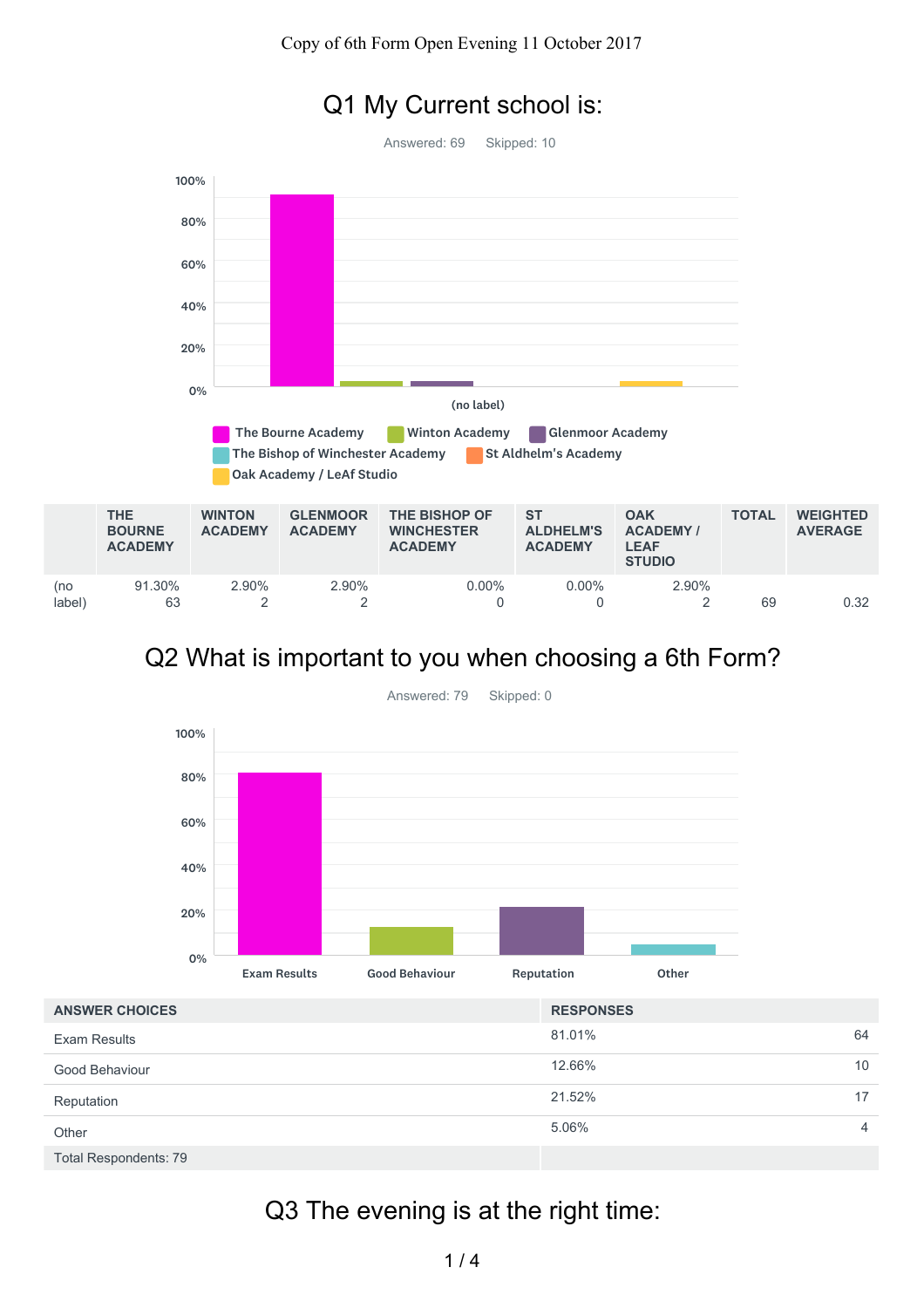#### Copy of 6th Form Open Evening 11 October 2017

Answered: 79 Skipped: 0



## Q4 I enjoyed the presentation:



Answered: 77 Skipped: 2

### Q5 I liked the atmosphere in the Academy:

(no label)

4 77 1.83

Answered: 79 Skipped: 0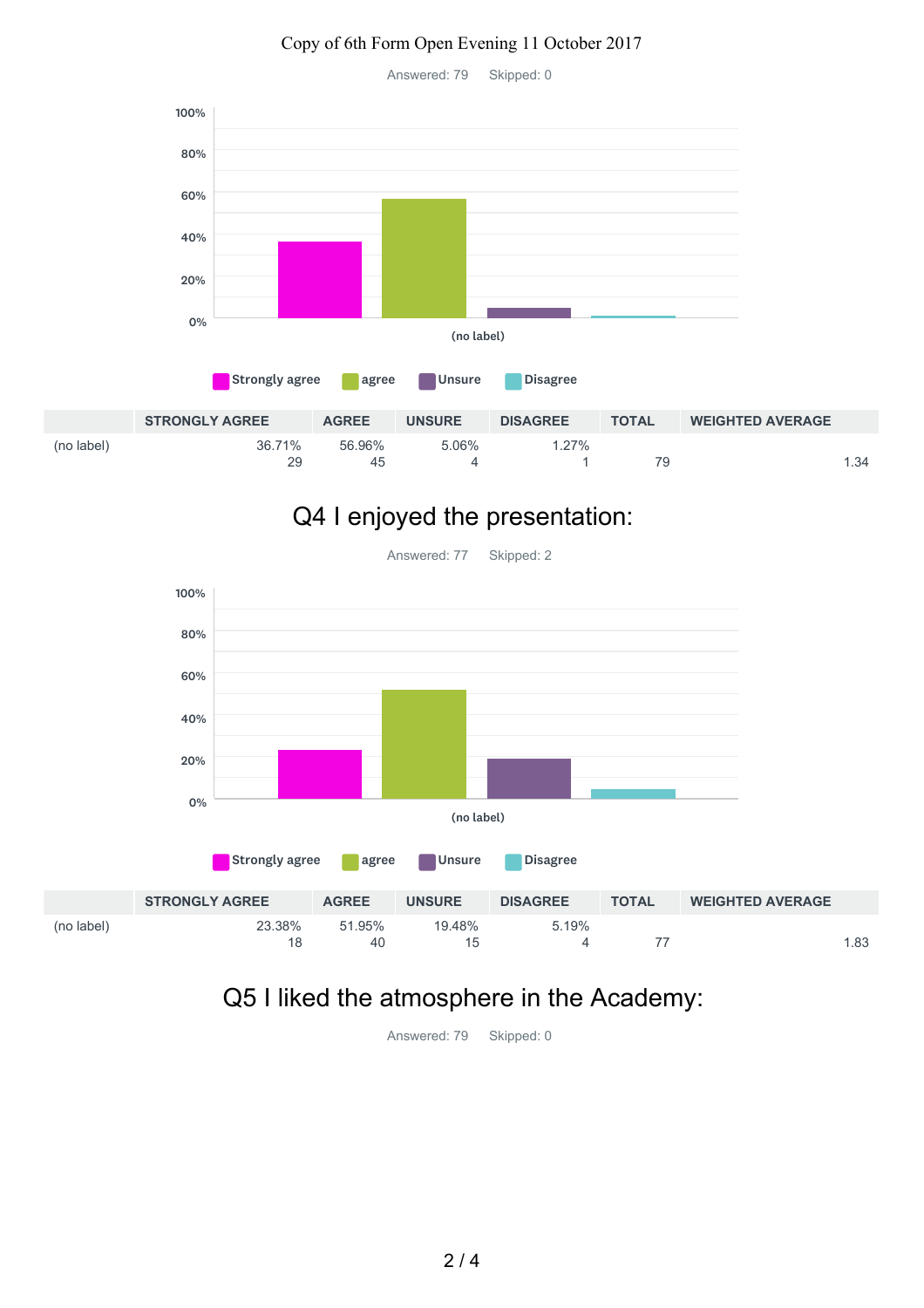

#### Copy of 6th Form Open Evening 11 October 2017

# Q6 Staff were friendly and knowledgeable:



## Q7 I am happy with the subjects on offer.

Answered: 79 Skipped: 0